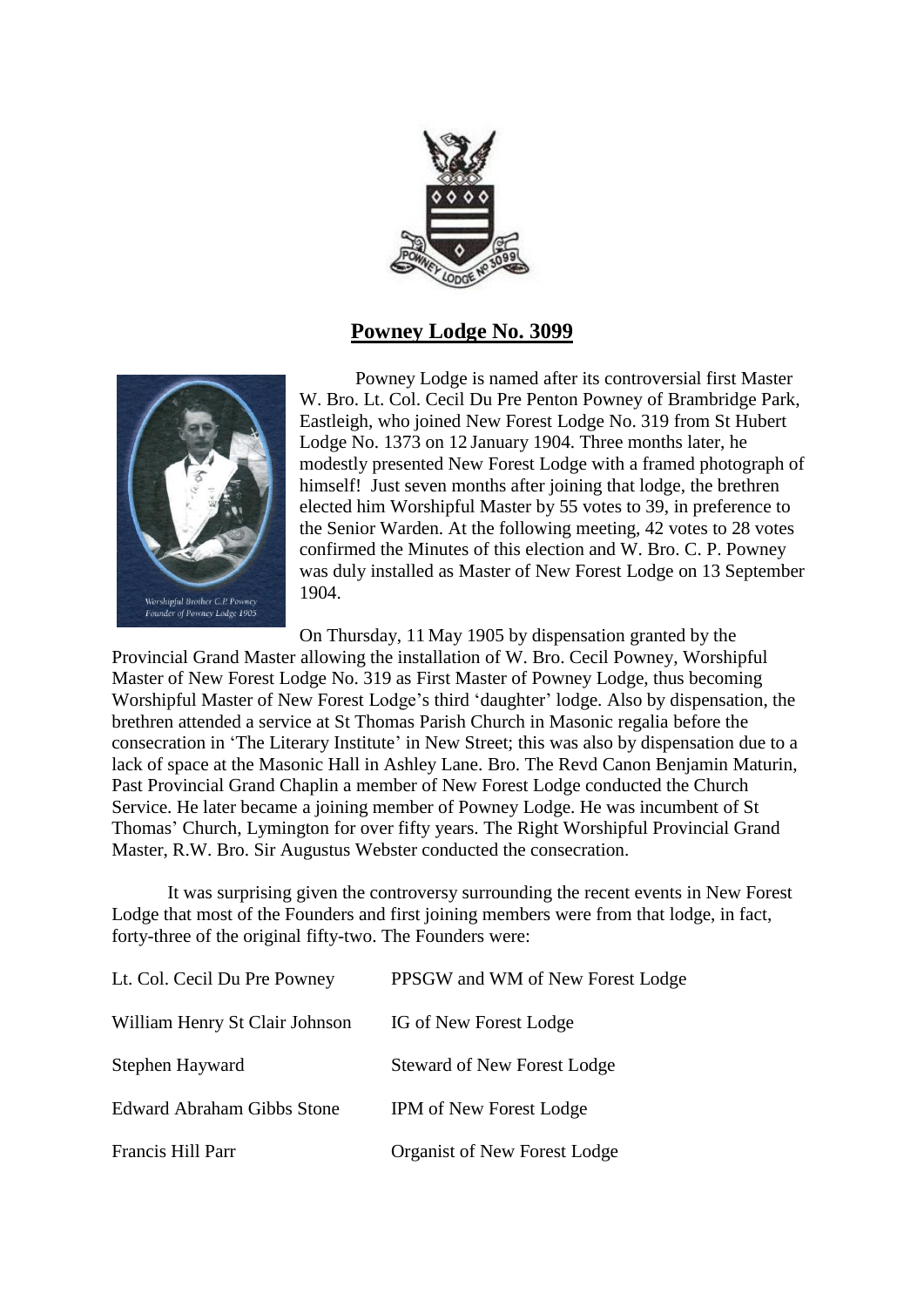| <b>Hamilton Henry Montague Dent</b>                     | SW of New Forest Lodge                 |
|---------------------------------------------------------|----------------------------------------|
| Herman Barker <u>Hahlo</u>                              | of New Forest Lodge                    |
| Col. Barkley Cairns McCalmont CB no lodge number given. |                                        |
| John Selley                                             | IG of Lodge 2208 and New Forest Lodge. |
|                                                         |                                        |

Col. William Watts *CB* PPSGW of Dorset.

William Alexander Robertson Steward of New Forest Lodge.



Mrs St Clair Johnston made the first 'Lodge Banner' bearing the crest of Colonel Powney, which the Founding Senior Warden Bro. St Clair Johnston presented to the lodge on 16 May 1906.

## **Other Founding gifts include**:

A handsomely framed photograph of the Founders given by the Worshipful Master — This photo was taken outside the home of W. Bro. E. A. G. Stone, 'Poplars' in New Street. It now hangs in the members robing room at the Masonic Hall.

Bro. Herman Barker Hahlo gave the lodge three handsomely Illuminated Tracing Boards.

Bro. Col. Barkley Cairns McCalmont donated a complete set of Working Tools in a box.



Bro. Hamilton Henry Montague Dent gave a set of three gavels.

Bro. S. G. House presented a Volume of the Sacred Law with cushion.

These items are still in regular use by the lodge.

W. Bro. Powney remained a member of the lodge until his death on 18 April 1936.

 A curious minute records a Lodge of Emergency on 17 January 1906 "*to Ballot for and if elected to initiate the Rt. Hon. Shelley Leopold, Baron Abingor, of Boscombe House, Bournemouth.*" The ballot was "left in the hands of the Master, W. Bro. Col. Powney, who declared Lord Abingor "unanimously elected!" The passing to the second degree of Bro. Baron Abingor took place in February and his raising on 21 March. He was apparently eager to make progress in order to take office in a new lodge where he was to be a founder. There is no record of his attendance at Powney Lodge after this!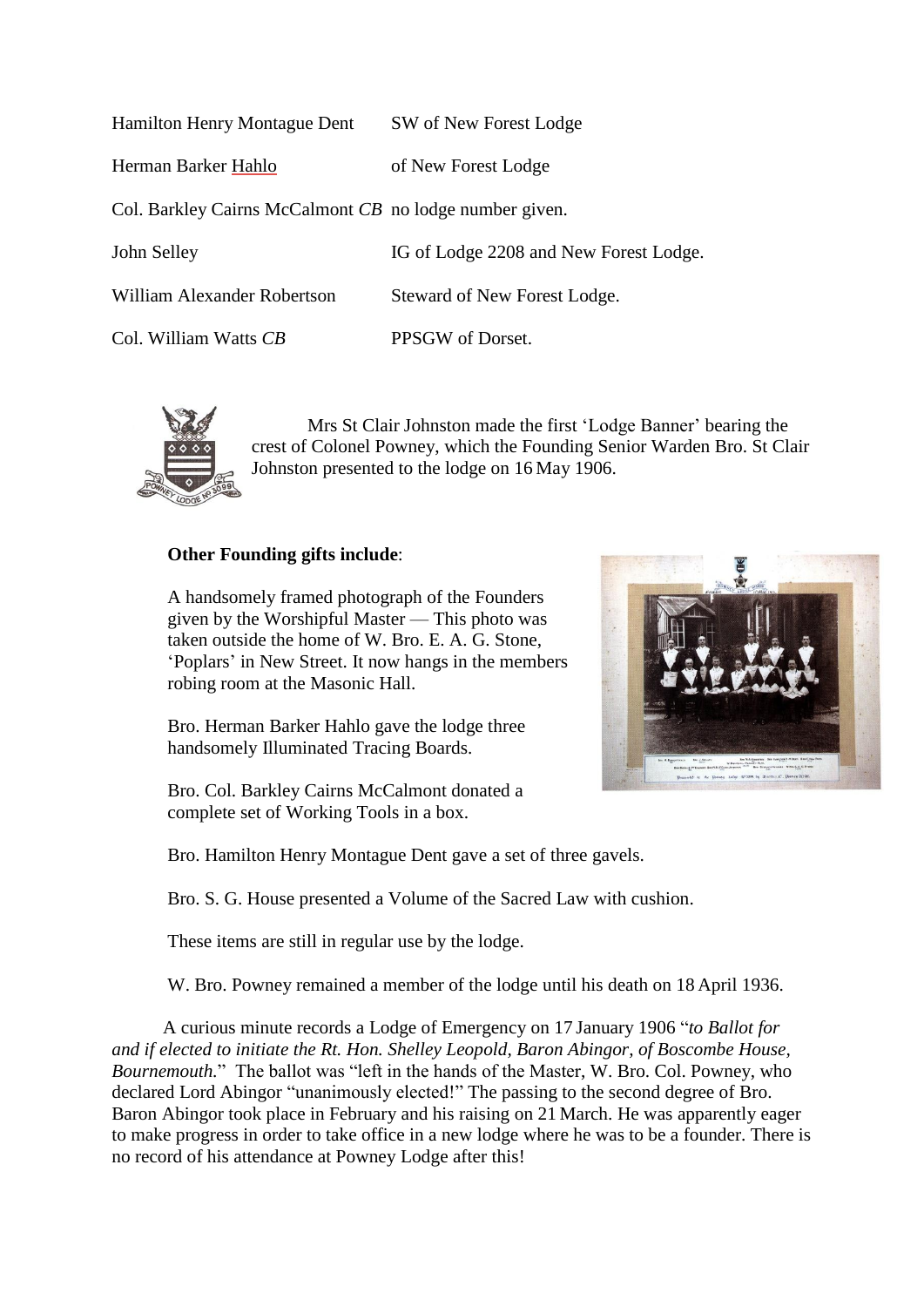This particular procedure and other matters did not go unnoticed. Because on 25 July 1906 the R.W. Provincial Grand Master, Sir Augustus Webster examined the Minute Book in open Provincial Grand Lodge and made the following comments:

"*There are various irregularities shown in the foregoing Minutes regarding the admission of Candidates and joining members. In the starting of a new lodge, these may have been, to some extent, unavoidable, but in the future, the Rules of the Book of Constitution, covering these and other matters must be strictly adhered to.*" — **Fair warning indeed**.

In 1907 the then Worshipful Master W. Bro. S. Hayward was elected Mayor of Lymington. Also, in that year, an invitation was sent to the Provincial Grand Lodge to host the 1908 Provincial Grand Lodge in Lymington in conjunction with New Forest Lodge and New Forest Chapter. The invitation was accepted, and the meeting of Provincial Grand Lodge convened in Lymington in July 1908.

In 1908, with a general accord for the building of a new Masonic Hall in Lymington, an agreement to start a fund for placing three-fifths of all future initiation fees on deposit was given the go ahead. Unfortunately, the First World War delayed this dream, and it was not until 1927 that the vision came to fruition. (See more information below). That year members saw an increase in their annual subscription to 10 shillings and sixpence (52½p), which included the provision of four banquets.

In 1909, the lodge's finances were somewhat stretched so a request from Provincial Grand Lodge for a donation towards the Grand Lodge New Building Fund could not be considered. In fact, with only £4-£5 in the bank at the end of the year, the lodge asked for a reduction in rent from £10 to £8, which was granted the following year.

No installation banquet took place on 25 May 1910 in respect of the death of King Edward VII. The Worshipful Master gave the money he had put aside for the installation to the Royal Masonic Institute for Boys.

In 1912, the lodge 'Poor Box' Account stood at £2. 2s. 4d  $(\text{\textsterling}2. 11\frac{1}{2} p)$  and members agreed that this balance together with the days' poor box collection is given for the relief of suffering caused by the 'Titanic' disaster. Many families in Southampton were severely affected by this tragedy as many of the crew who were lost came from that town.

Following his initiation Bro. Col. Stacpoole *CVO CMG* presented to the lodge a gavel made from stone quarried from King Solomon's Mines in Palestine together with a stone from the same quarries engraved with a Square and Compasses. These are still in possession of the lodge.

1913 – Saw the laying of the foundation stone of the Lymington Cottage Hospital. Sadly, the Provincial Grand Master refused an application to allow the members to attend the ceremony in Masonic regalia. However, a donation of five guineas was sent to the hospital fund. (Note: *The foundation stone is preserved and is positioned in the garden of the new Lymington Hospital built on the site of the Wellworthy Ampress Works, which form part of the business empire of W. Bro. John Howlett of whom more later*).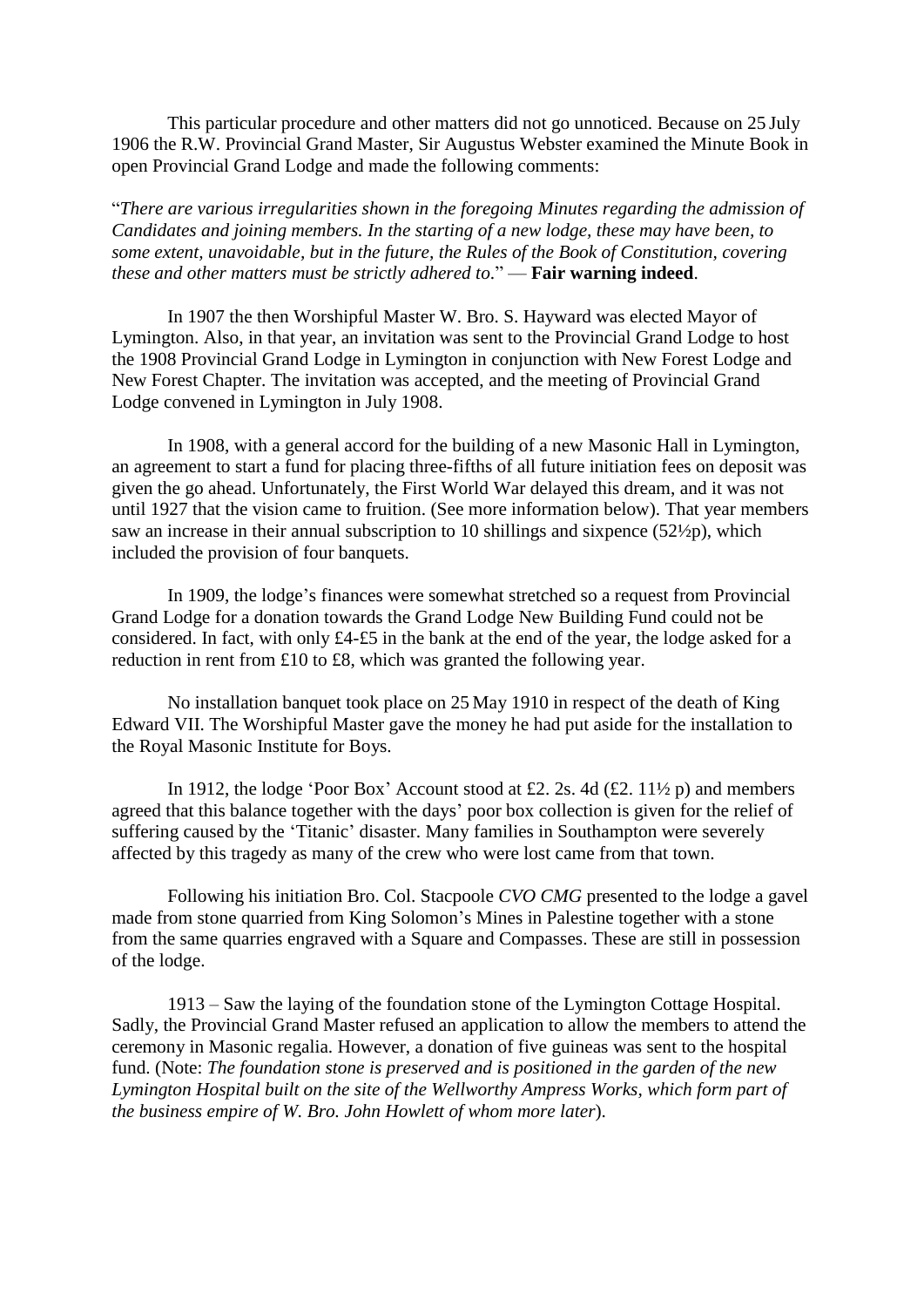In spite of the failure of their application to Provincial Office concerning the hospital, the lodge agreed to send the 1s. 2d (58p) requested to clear the debt on the furnishing of the new Provincial Office in Portsmouth.

1914 – Saw Powney Lodge member W. Bro. The Hon. Archibald Dudley Ryder appointed Senior Grand Warden of the United Grand Lodge of England.

This period of the First World War as for many lodges saw great sadness and bravery relieved by occasional high points. Here are some Minute Book entries made during that period:

Two weeks after the outbreak of war, the lodge sent hearty good wishes to Bros T. W. Pelfrey and S. D. Hewitt, who were on active service with the British Army and to Bro. A. L. Gachet, who was serving with the French Army.

On 19 May 1915, the Worshipful Master W. Bro. H. Woods made a very feeling reference to the sad loss sustained by the sudden death of Bro. T. W. Palfrey from cholera. Although on Active Service with the 7th Battalion of the Hampshire Regiment in India, he had been appointed Junior Warden. He left a widow and seven young children. The lodge immediately petitioned the Royal Masonic Institution for Boys and Girls on behalf of the three eligible children.

The brethren agreed to use £200 from the Lodge Building Fund to buy 4.5% War Loan.

In 1916, the brethren temporarily appointed two members as Lodge Wardens to cover for those on military duty until their return.

New Zealand and Canadian service personnel stationed at Brockenhurst, who attended the lodge, were invited to become honorary members for the duration of their stay.

Congratulations were extended to W. Bro. E. A. G. Stone, the Founder Immediate Past Master, on his election as Mayor of Lymington— an Office he was to serve on several further occasions.

In 1918, Grand Lodge asked brethren for strict economy in the consumption of food because of the scarcity through the war. It also made an appeal for donations to the Grand Lodge Fund for sending food parcels to English Freemasons who are prisoners of war in Germany. A contribution of two guineas was agreed, and a collection by the brethren provided tobacco for lodge members serving with colours abroad.

Lieut. A. B. Sammons, Officer Commanding, 177 Wing, Royal Flying Corp, American Division at Beaulieu was proposed for membership of the lodge. The Grand Lodge would not agree to his initiation without a waiver of jurisdiction from the Grand Lodge in America where he was normally resident.

With the end of World War One, the lodge was still meeting in Ashley Lane but started to look forward again and in 1924 passed a notice of motion given by W. Bro. E. A. G. Stone "*That time is now ripe for the building of a new Masonic Hall."* These notions for a new hall was something of a false start as in 1924 there was still uncertainty among members.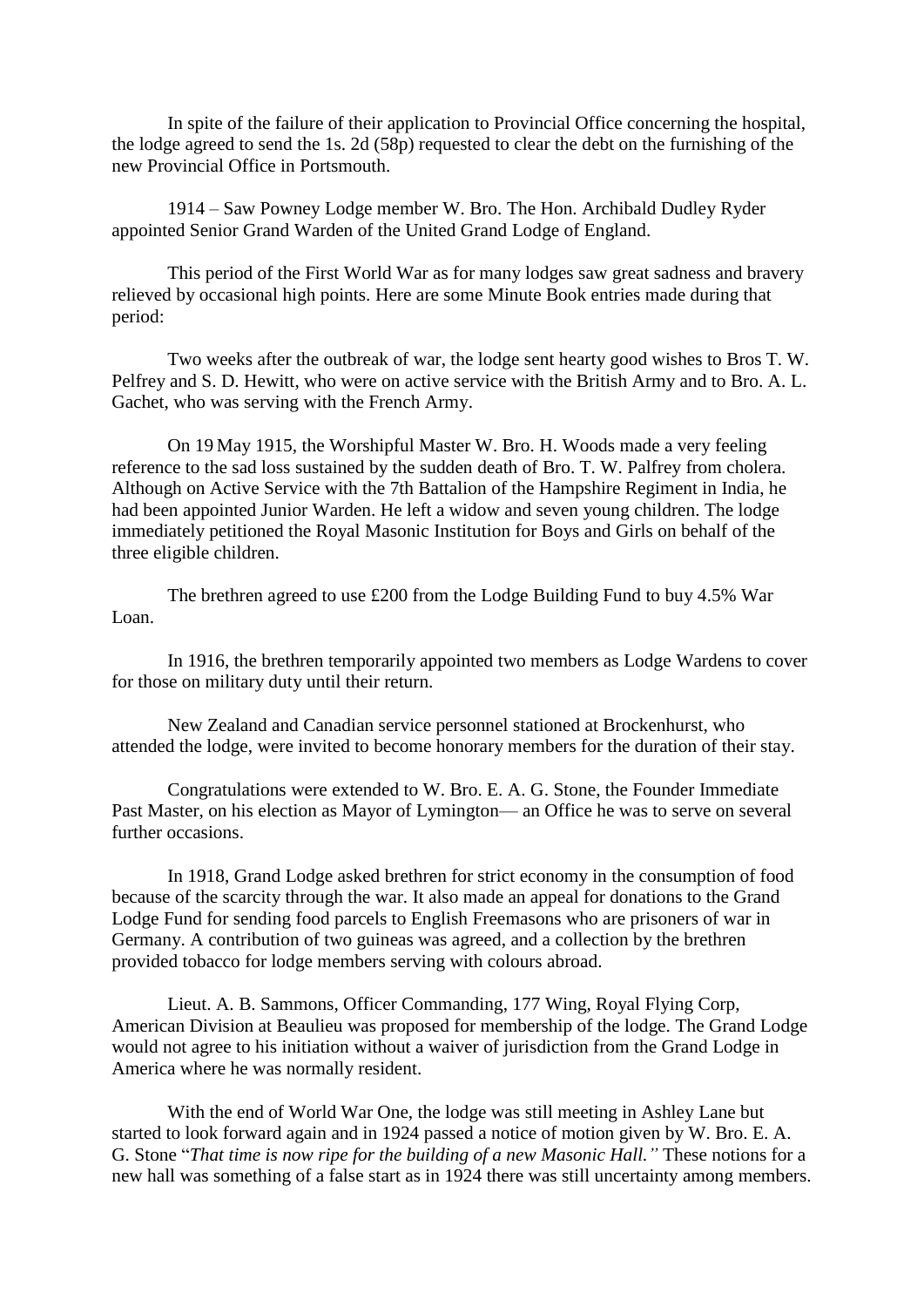In fact, of the 200 eligible members of New Forest and Powney Lodges combined only 26 voted in favour with 19 against the purchase of 10 High Street, Lymington. However, by 1925 both the lodges had voted in favour of the acquisition.

Since the formation of Powney Lodge, it had met each month of the year except for June, but in 1924, Byelaw No. 1 was amended removing the July, August, and December meetings. The situation remains to this day.

In April 1930, a letter from the Mayor of Lymington was read out inviting members of the lodge to attend a presentation to Alderman Stone one of the lodge founders, giving him the Freedom of the Borough of Lymington. He was Mayor for three periods between 1917 and 1933.

1935 proved a significant year for the lodge and Freemasonry in general. There was an official visit on 20 February when, accompanied by Officers of Grand Lodge and Provincial Grand Lodge, the Rt. Hon. Bro. The Earl of Courtown *OBE*, Senior Grand Warden (England) attended the lodge. This visit was at the request of the Rt. Hon. Provincial Grand Master Hubert G. Giles, who was unable to attend. The Worshipful Master vacated the chair for the Senior Grand Warden, who delivered the Traditional History and presented the Working Tools. The Worshipful Master resumed the chair and completed the ceremony.

On September 18 a letter dated 8 July was received from the Grand Secretary. It was communicating the death of the Lord Ampthill *CGSI GCIE* the Most Worshipful Grand Master and informing all lodges to enter into six months of Masonic mourning. Moreover, the letter requested that brethren should wear three rosettes of black crepe on badges and chain or collar.

On September 26, a communiqué was received from the Most Worshipful Grand Master, HRH The Duke of Connaught and Strathearn *KG* informing brethren of the death of Lord Cornwallis *CBE*, Rt. W. Deputy Grand Master and that there would be a further sixmonth period of Masonic mourning.

At the 1936 installation meeting on 20 May the Worshipful Master, W. Bro. C. O. Vicary notified the brethren of the death of W. Bro. Cecil Powney, founder and first Master of the lodge — a letter from his daughter was read thanking brethren for their messages. The lodge stood in silence as a token of respect to departed merit. At the meeting on 17 February 1937, brethren agreed to obtain a suitable case to hold the Jewels of the late W. Bro. Col. Cecil Powney. The Jewels are still on display in the lodge during our meetings to this day.

At the first lodge meeting of 1939, the quarterly communication of Grand Lodge referred to the resignation of the Grand Master HRH The Duke of Connaught and nomination of HRH Duke of Kent as Grand Master.

The period of the Second World War again proved that despite a desire for normal life to continue, all aspects of life were subject to sudden disruption. Here are some Minute Book entries from that six-year period.

The first communication from The United Grand Lodge of England in September 1939 signed by Sydney A White, Grand Secretary stated: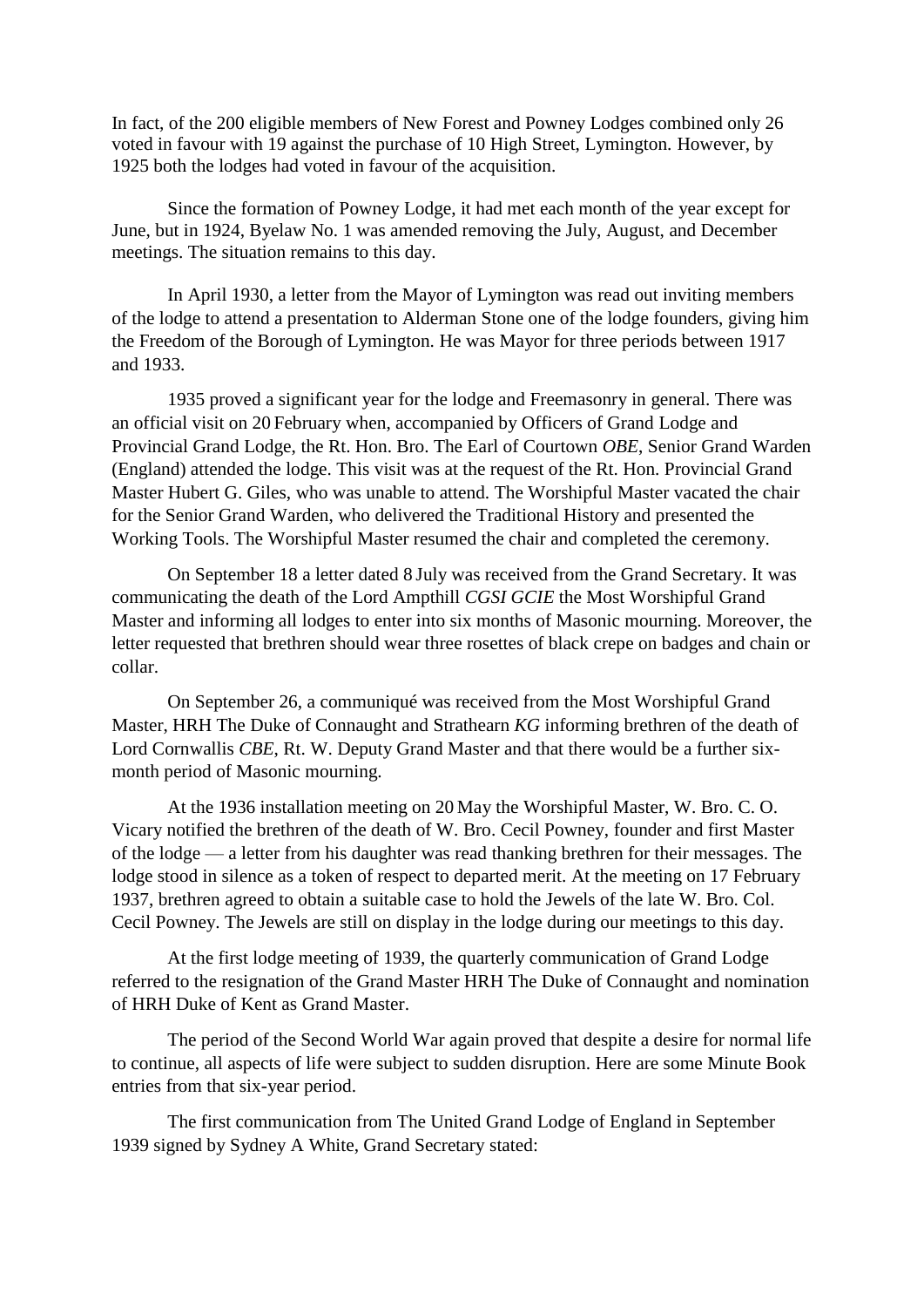"*Having regard to the emergency order of HM Government, I am to inform you that until further notice all Masonic meetings are to be suspended. It is hoped that this may only be a temporary measure as it is fully appreciated that it is desirable that when possible the brethren should have the opportunity of meeting*."

In response to the communication, the Secretary E. C. Elliott, Past Master of Powney Lodge curtly wrote to its members: "*The regular meeting of the Lodge has been postponed until further notice."*

1940 – Saw the reporting of the death of one of the lodge founders, W. Bro. E. A. G. Stone on 17 January.

In September, members were informed that the nearest air raid shelter was in Grove Gardens and an appeal from the Mayor for subscriptions to the Spitfire Fund of Lymington Borough Council was received. The Grand Lodge communication referred to melting down Masonic Jewels for national purposes, and the Provincial Grand Master requested 'Lodge Warrants' be sent to Provincial for safe storage. It transpired that the collection of lodge warrants was sent for storage in the Cheddar Caves. However, on opening the parcel on their return after the war, damp storage conditions had ruined the documents. Fortunately, for Powney Lodge the Secretary W. Bro. T Elliot had a precautionary copy made and mistakenly sent the copy for 'safe keeping'! Therefore, Powney Lodge still has its original 1905 warrant in perfect condition.

Due to several brethren being away on government business, parts of lodge meetings and ceremonies were cancelled.

1941 – The Grand Lodge Communication included items regarding lodge meetings during an air raid, donations to the Spitfire Fund and brethren in distress through the aerial attacks, and somewhat disturbingly about 'Masonic Imposters'. Furthermore, the lodge sent two guineas to Provincial Grand Lodge to help replace regalia destroyed by enemy action,

At the November meeting, the Worshipful Master vacated his chair to allow the W. Bro. E. Knight (Past Master of New Forest Lodge) to initiate his son.

1942 – The Provincial Grand Master, R.W. Bro. Earl of Malmesbury sent a message to all members concerning the war, which was printed on the back of the January summons. The November meeting opened at 3.40 pm there then followed two third degrees and one initiation. The meeting closed at 7 pm.

1944 – Mr Edward Ralph Blachford was initiated at the April meeting. Ted went on to become one of the most respected members of the lodge serving in many offices, notably as Director of Ceremonies and as a Trustee of the Masonic Hall. W. Bro. Ted was subsequently appointed a Past Grand Standard Bearer of the United Grand Lodge of England.

That same year another active member Bro. Arthur Stevens was installed as Worshipful Master. He was initiated in 1931 and was a link back to our Founding Master W. Bro. Col. Powney having been a member when Colonel Powney attended the lodge. Arthur was very active in the lodge and was instrumental in the Founding of Brockenhurst Lodge No. 7040 and Lyndhurst Lodge No. 8012. He remained a member of Powney Lodge for more than 60 years.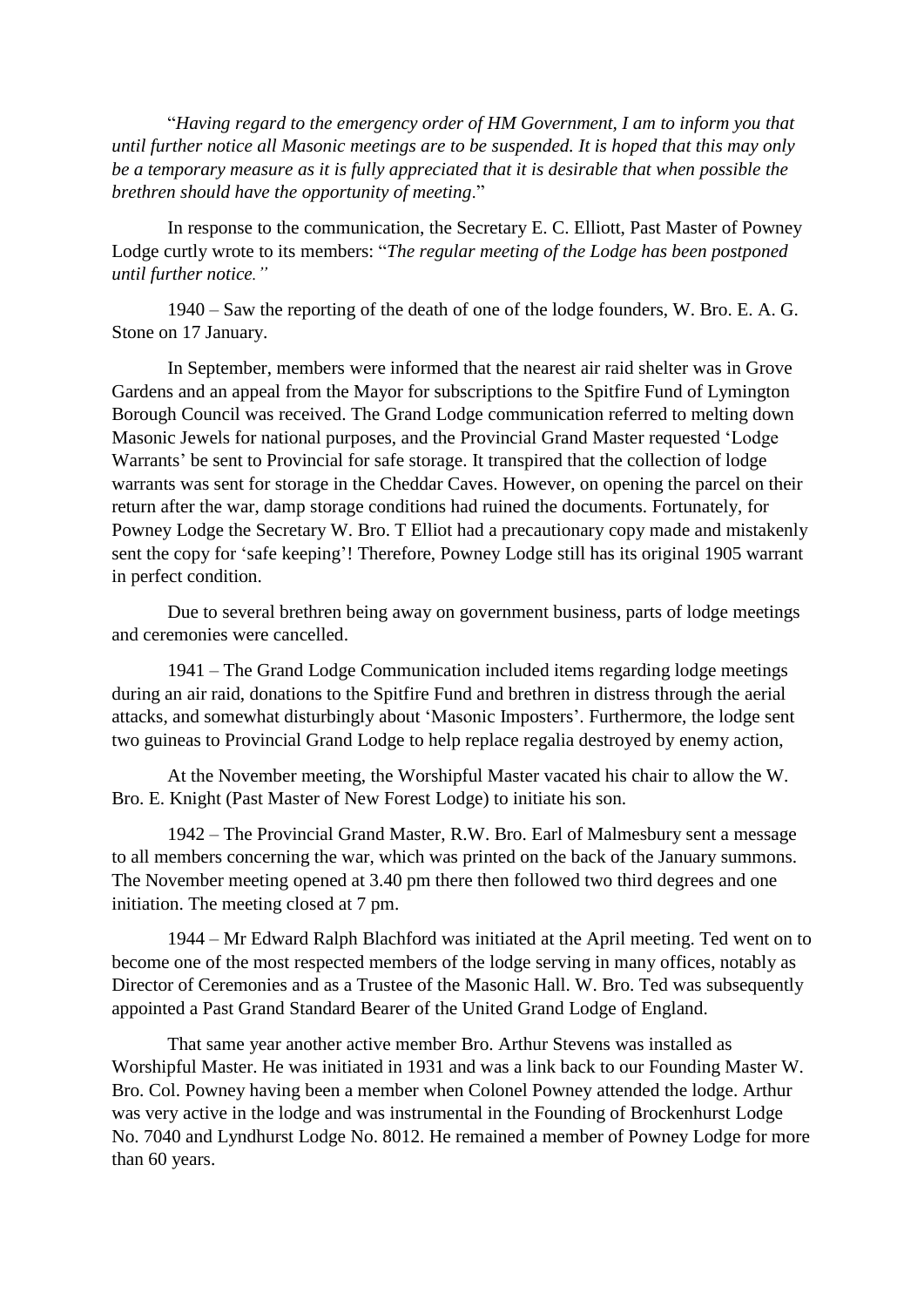1945 – The lodge petitioned for the founding of Test Valley Lodge, No. 6181 to meet at Totton. The Founders fee was ten guineas.

1946 – At the installation meeting in May, the brethren were informed the loan on the Masonic Hall was all paid up. The total cost of the land, building and furnishings was £6487.

At the November meeting, brethren were asked to supply particulars of their war service and decorations by the time of the next meeting. The information was for inclusion in the lodge records and the records of Grand Lodge and Provincial Grand Lodge. However, there is no mention of this in the Minutes of the following meeting!

1950 – The lodge petitioned for the formation of Brockenhurst Lodge No. 7040, our second 'daughter' lodge.

1952 – Saw W. Bro. John Beagley elected Mayor of Lymington. He had been Worshipful Master in 1934. He was a partner in the Lymington Slipway and Engineering Co. which operated on a site adjacent to Bridge Road. The company was involved in yacht building and marine engineering, supplying the Navy with many Craft during the Second World War. Following retirement, he was deeply involved in the establishment of the Lymington Community Centre.

1954 – Members received an invitation from the founders of Eling Manor Lodge No. 7337 to attend the consecration of the new lodge at Lymington Masonic Hall on 6 April.

1955 – Saw the 50th Anniversary of the lodge with the Provincial Grand Master R.W. Attenborough attending. The Worshipful Master W. Bro. H. B. Longman drew the members' attention to the lodge banner, expertly restored by Mrs Walton, wife of the Senior Warden. Interestingly and coincidentally, the wife of the Founding Senior Warden made the banner originally.

W. Bro. John Howlett *OBE* was congratulated on his being granted the Freedom of the Borough of Lymington. The lodge passed a resolution conferring honorary membership of the serving Worshipful Masters of New Forest and Brockenhurst Lodges, if not already a subscribing member. A letter from New Forest Lodge reciprocating that action was received. It stated that a motion gained the approval of members in open lodge for the Master of Powney Lodge to become an honorary member of New Forest Lodge if not already a subscribing member.

1959 – W. Bro. Syd Lawrence having made a considerable and lasting effect on the youth of Lymington was congratulated on his *MBE*. He was Master of the Lodge in 1949 and was probably the town's first Probation Officer. He went on to found the 'Lawrence Boys Boxing Club', which has continued to flourish and produce excellent boxers for more than eighty years in Lymington. Many men have cause to be thankful for his good influence in their youthful and formative years.

The Trustees of the Masonic Hall were authorised to take steps to acquire land adjoining the Masonic Hall behind 11 High Street, Lymington.

1964 – Members of Powney Lodge agreed to support the petition by New Forest Lodge for a warrant to form a new lodge to be named 'Lymington Lodge'.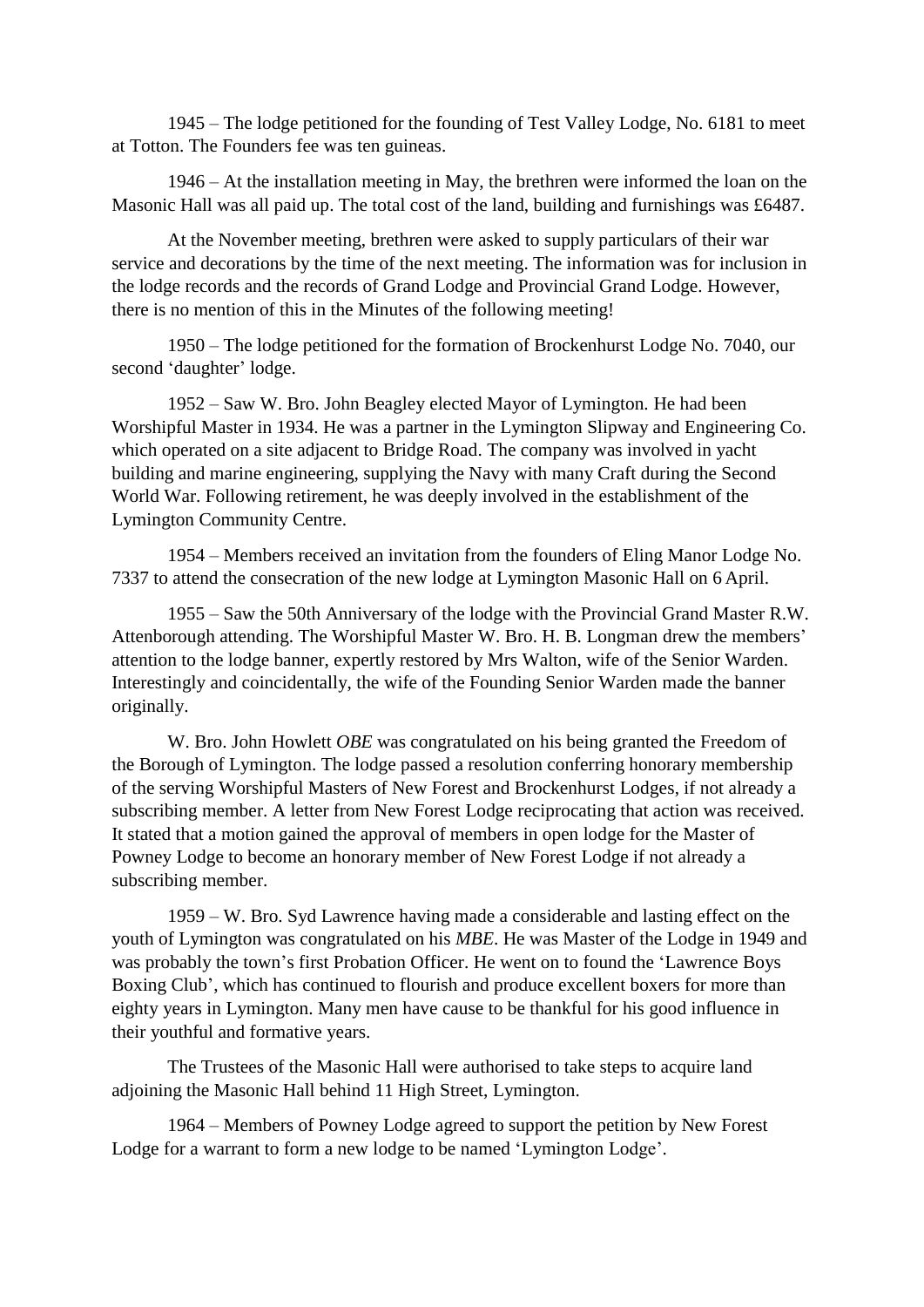1965 – The lodge was informed of the death of the Worshipful Master W. Bro. J. S. Hancock, who had died three weeks before he was due to install his successor, Bro. P. F. Finch.

1968 – Saw a changing of the guard between two prominent stalwarts of the lodge when Bro. L. M. Enticott retired as Lodge Secretary after fourteen years, to be succeeded by W. Bro. Charles Lowings, who was to occupy that Office for more than 20 years—Charles Lowings was Deputy Town Clerk, and Leslie Enticott was Borough Treasurer. They were both highly respected in the town for the devotion they showed to the well running of the Borough of Lymington.

1969 – Saw the retirement of another stalwart of the lodge when W. Bro. John Spracklen retired as Director of Ceremonies after serving in that office for over twenty-five years

1973 – Saw the election of W. Bro. Peter Fenwick as Lodge Treasurer a position he was to hold for over thirty years. Peter worked as a deputy to Leslie Enticott in the Borough Treasurers Department. For many years, Leslie Enticott was Secretary to the Masonic Hall Trustees. Peter would relate, that when a junior clerk, being sent across the High Street from the Town Hall (then situated on the High Sreet) to pay the hall caretaker his weekly wages. Peter, ended up as Senior Accountant for the New Forest District Council with the responsibility for preparing the Council's budget, which he did for over thirty years.

1980 – On 20 February, the lodge learned with much regret that the Worshipful Master W. Bro. Frank King had died since the previous meeting. His sons: Brothers Rodney and Martin King, both members of the lodge subsequently presented a Working Tools Chest in his memory. Another generation of the King family became a member in January 2011 with the initiation of W. Bro. Rodney's son, Johnny.

W. Bro. Robin J. McGarel-Groves *OBE* PDepGSwdBr was initiated in Athlumney Lodge in March 1944. At that time, London was being bombarded with V1 and V2 rockets. He remembers the critical moment of his initiation, when asked what his predominant wish was, a bomb dropped nearby, and all the lights went out!

Following his illustrious military career in the Royal Marines, he retired as a Brigadier. During, his time in the Royal Marines he served in many theatres of war including the D-Day landings and the Arctic Convoys. For the latter, he eventually received the prestigious Ushakoff Medal from President Putin. W. Bro. Robin recalls being part of the liberating forces in Hong Kong where he was put in charge of barracks built for 700 men. Within two days, the barracks became home to more than 16,000 Japanese, Korean and Formosan military and civilians awaiting repatriation. He decided to form a committee of the captive Military Officers and get them to organise themselves! He was keen to ensure that prisoners in his care were properly treated in complete contrast to British prisoners of the Japanese. Furthermore, he recorded the calorific value of every meal the prisoners received, which proved useful when a Formosan Major General accused him of starving the prisoners. He rounded up many of the broken-down vehicles and got the Japanese to repair them creating the first post-World War 2 bus service in Hong Kong. Amongst the haul of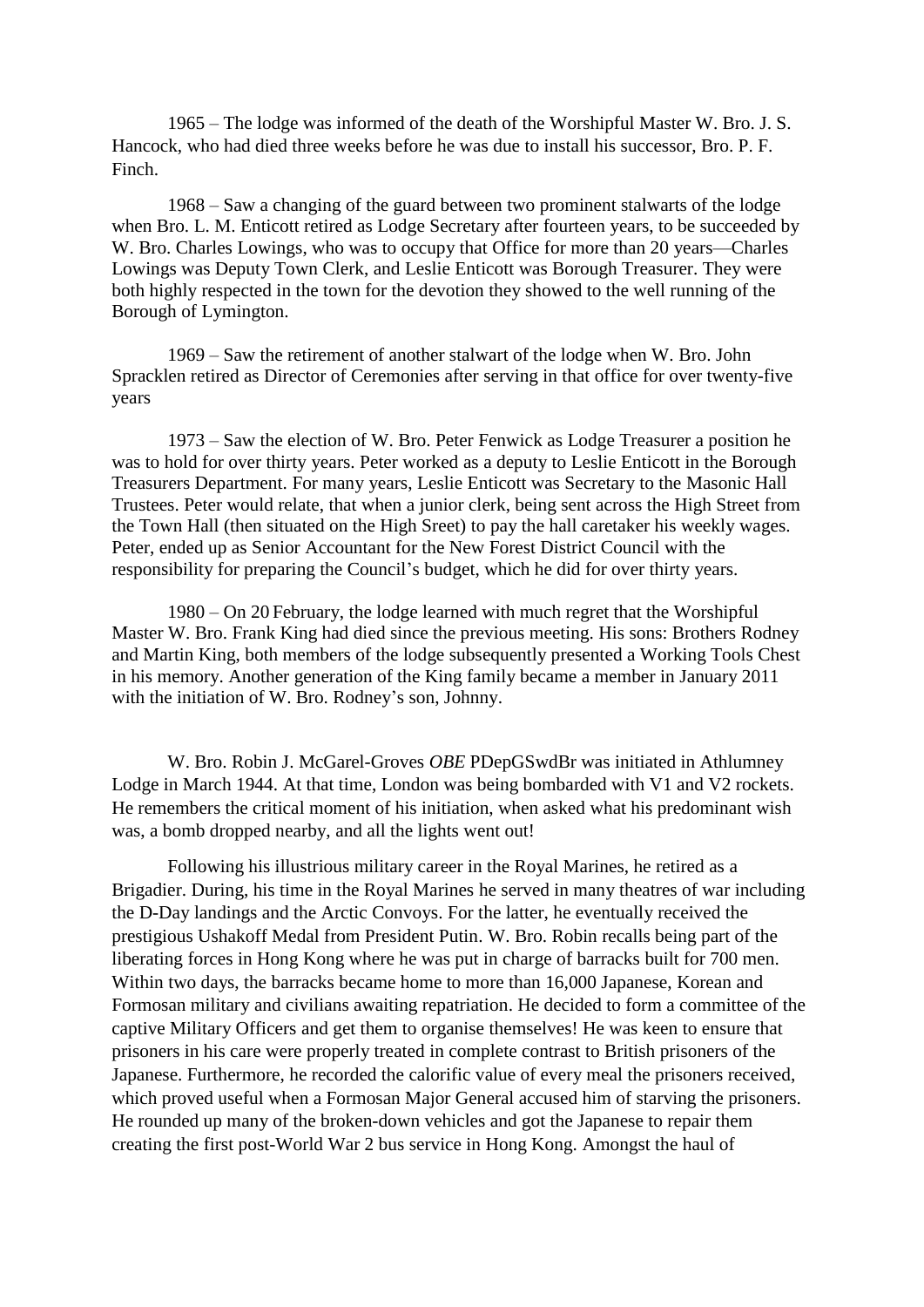confiscated weapons, he found sacks of Japanese Yen, which he deposited with HSBC Bank for safekeeping, later discovering that there were over 20 million Yen.

W. Bro. Robin also had a very illustrious Masonic career. He moved back to the Lymington area with his family where he had the choice of any number of lodges. So it was a great honour and privilege when he selected Powney Lodge, which he joined on 19 March 1980, the lodge's 75th Anniversary.

He attained high Grand Rank in both the Craft and Royal Arch and was a member of Athlumney Mark Lodge becoming Grand Sword Bearer to the Grand Master, Lord Harris. He was a founding member of Athlumney Royal Ark Mariner Lodge, and a member of Faith and Fidelity Preceptory of Knights Templar styled the Early Grand Encampment of England. The Preceptory had had Edward the Seventh when he was Prince of Wales as their Eminent Preceptor. He became a member of Athlumney Rose Croix Chapter and was its Recorder for nearly twenty years and become an Assistant Grand Director of Ceremonies to the Supreme Council of the order.

He was later to become Inspector General for the District of Hampshire Dorset and the Isle of Wight and also an Assistant Provincial Master in the Craft Province of Hampshire and Isle of Wight. He served for six years in that office. About a year later, he accepted an invitation to join the Supreme Council of Rose Croix in which he served for six years and later made an honorary member.

1980 – The lodge celebrated its 75th Anniversary.

1982 – Saw the retirement of W. Bro. E. R. (Ted) Blachford after ten years as Director of Ceremonies. W. Bro. P. E. (Phil) Finch also retired after fifteen years as Chaplain. In September W. Bro. Fred Webb, a former Treasurer, celebrated fifty years membership of the lodge.

On 19 October 1983 the Pro-Grand Master Most Worshipful Brother, The Right Honourable Lord Cornwallis *OBE DL* visited the lodge in a semi-official capacity as a guest of W. Bro. Robin McGarel-Groves. They had been friends from boyhood. The Deputy Grand Director of Ceremonies, the Very Worshipful Bro. J. L. L Seville accompanied the Pro-Grand Master. Also, present were the Deputy Provincial Grand Master the Very Worshipful Bro. Surgeon Captain G. S. Irvine and the Assistant Provincial Grand Master W. Bro. A. J. Phillips; the Provincial Grand Secretary W. Bro. J. Baker and the lodges' own two Grand Officers and ten other Grand Officers. The Worshipful Master J. M. Barrett presided and initiated Mr Gordon Burgess. W. Bro. John Toombs presented the Working Tools and W. Bro. Ted Blachford delivered the 'Charge after Initiation'. The Pro-Grand Master presented Bro. J. S. Clay with his Grand Lodge Certificate. As you can imagine, it was a splendid and memorable evening. After the ceremony, W. Bro. McGarel-Groves took the trouble to introduce the Pro-Grand Master to every member of the lodge individually.

1985 – On 16 January, the Provincial Grand Master The Right Worshipful Bro. Thomas Langton, supported by the Deputy Provincial Grand Master and three Assistant Provincial Grand Masters, invested W. Bro. R. J. McGarel-Groves as an Assistant Provincial Grand Master. It is customary for such investitures to occur at the Annual Meeting of Provincial Grand Lodge held at the Guildhall, Southampton. It was a mark of the man that W.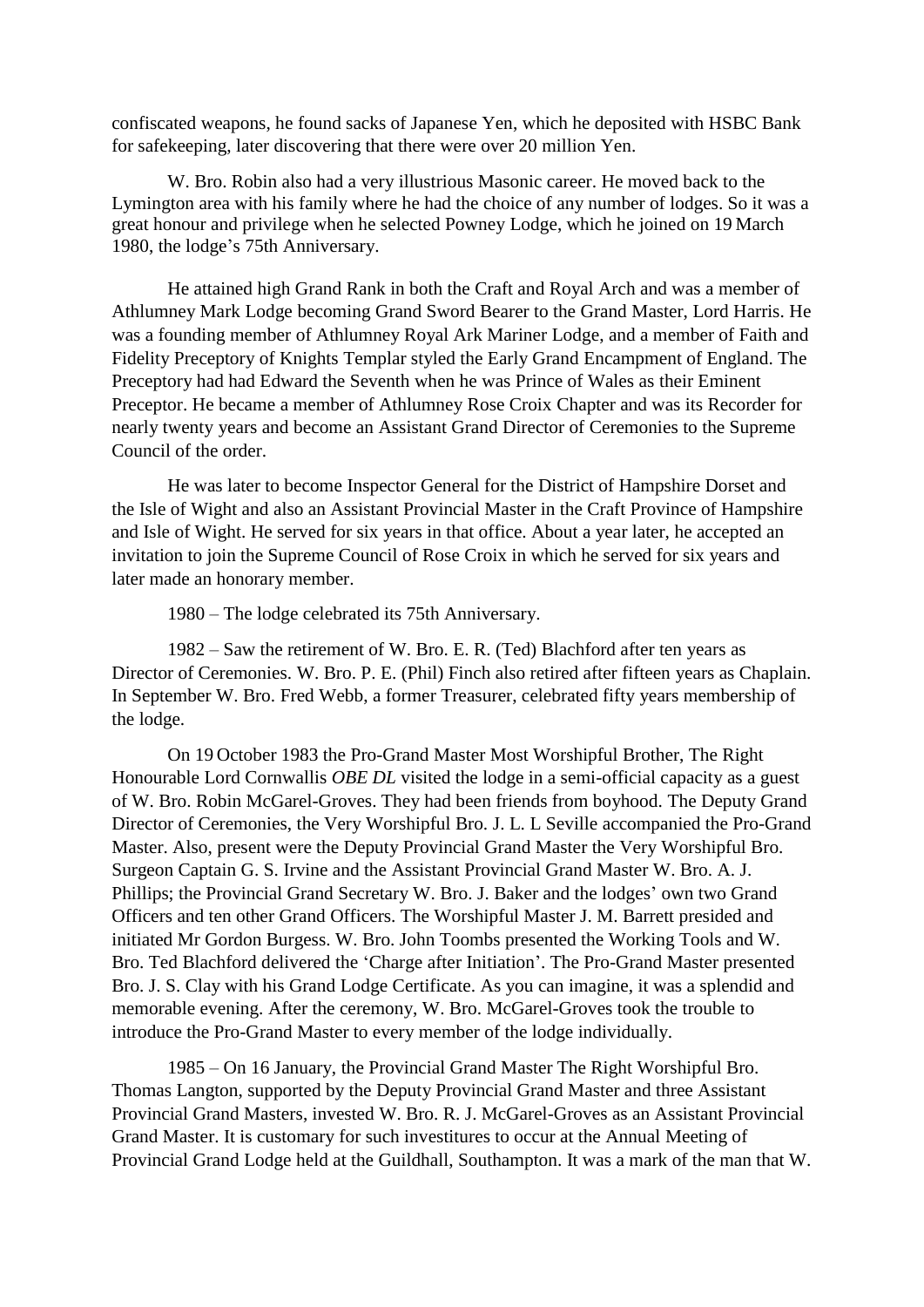Bro. Robin chose his investiture to be in his own lodge thereby enabling all the members of Powney Lodge to share in the experience.

Later, as the company emerged from the Masonic Hall, a blanket eight inches of snow covered the ground. The Provincial Grand Master under the protection of the Provincial Director of Ceremonies W. Bro. R. K. Mills-Goodlet managed to catch the last ferry to the Isle of Wight. Somewhat in vain, they only made it to Newport where they spent the night in the office of their other travelling companion the Provincial Grand Secretary, W. Bro. Baker. The Deputy Provincial Grand Master the Very Worshipful Bro. Surgeon Captain G. S. Irvine fared less well when he came across a signpost marked 'New Milton' clearly not on course for his home port of Gosport!

1989 – This year recorded the sad loss of W. Bro. Charles Lowings PPGReg, who had served the Lodge as Secretary, for over two decades. W. Bro. E. H. (Ted) Nineham replaced him as Secretary. The lodge received a letter from W. Bro. Harold Clipstone PGStB, who in his 90th year wished to be relieved of his duties as Visiting Grand Lodge Officer to Powney Lodge. Harold had been a superb VGO offering his support and vast experience to the Lodge over many years.

At the meeting on 18 October, the lodge resolved to contribute £200 towards the Lymington Parish Church Cupola restoration fund.

1991- The Worshipful Master, W. Bro. A. K. (Tony) Barnes reported the passing to the Grand Lodge above of W. Bro. F. G. Hayward PJGD. W. Bro. R. J. McGarel-Groves paid tribute to W. Bro. Hayward's outstanding work in the Province and in the manner with which he had performed his duties.

There was an official visit on May 15 by the Assistant Provincial Grand Master W. Bro. R. K. Mills-Goodlet PSGD, accompanied by many Grand Officers and Provincial Grand Officers. The Assistant Provincial Grand Master accepted the invitation of the Worshipful Master, W. Bro. Tony Barnes to occupy the chair. He then took item seven on the agenda to present a Provincial Grand Lodge Certificate to W. Bro. A. J. (Arthur) Stevens PPJGW. The Secretary read a commendation giving details of W. Bro. Arthur's Masonic career during sixty years as a member of the Craft and Powney Lodge. A special mention was made of his efforts in forming Brockenhurst and Lyndhurst Lodges and of his involvement in the New Forest Mark Lodge. The Assistant Provincial Grand Master in presenting the certificate to mark his sixty years' service thanked W. Bro. Arthur for his endeavours and hard work he had put into Masonry during this period. W. Bro. Arthur expressed his thanks for the presentation and his regret that despite such long service to Masonry he had never received Grand Rank, which rather surprised the Assistant Provincial Grand Master! The Worshipful Master then rose and formally congratulated W. Bro. Arthur on his election as honorary member of Powney Lodge to mark their appreciation of his service to the lodge.

1992 – The lodge received a letter from W. Bro. B. S. (Ben) Baker, the Mayor of Lymington expressing his thanks to the Worshipful Master and Brethren of Powney Lodge for their donations towards his Christmas appeal in aid of local charitable causes.

18 November, saw the election of W. Bro. H. E. (Ben) Longman PAGDC as an honorary member marking the lodge's appreciation for his services to the lodge, including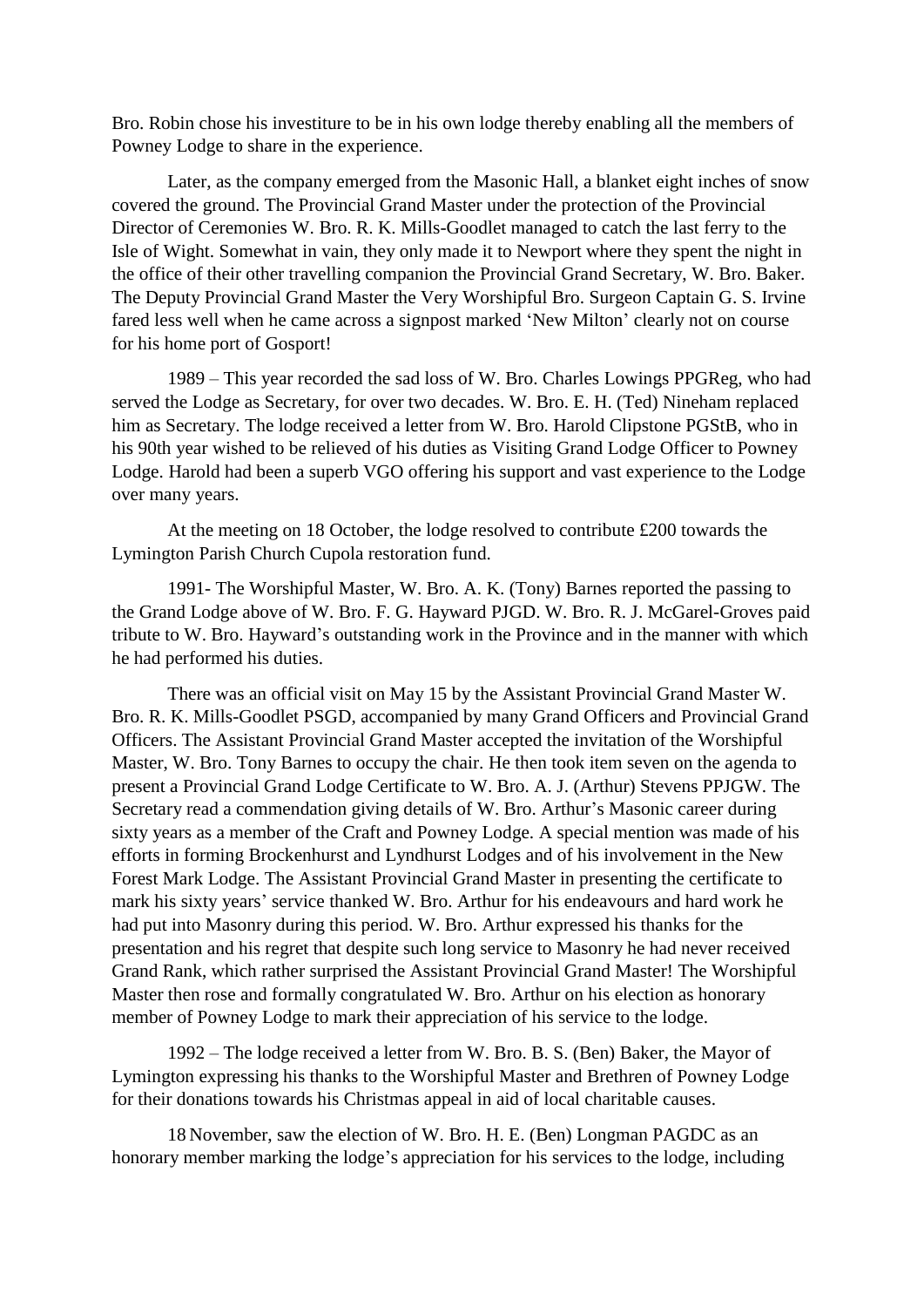Masonic Mentor to all new members for many years. The next regular meeting of the lodge, (January 1993) would mark fifty years since W. Bro. Ben's initiation.

At the installation meeting in 1993, the delightful presence of W. Bro. Harold Clipstone on his 93rd birthday was marked by the presentation by the Worshipful Master of a bottle of sherry and bunch of flowers for his wife.

The April meeting in 1994 marked the 50th Anniversary of the initiation of then Leading Aircraftsman Ted Blachford. In that fifty years, W. Bro. Ted had a great influence on the lodge and local Freemasonry. Amongst other things, he was Lodge Director of Ceremonies, Preceptor of the New Forest and Powney Lodge of Instruction and a long-time Trustee of the Masonic Hall. To further mark the admiration and universal respect he had among the lodge members and local Masons in general, Ted was presented with an engraved glass bowl—all the engravings representing a number of his interests over the years. He and his family also had close links with sailing and the RNLI in Lymington. Both his sons who followed him into the lodge were also heavily involved in boats and the sailing community, the eldest son having been an Olympic Sailor.

In September 1995, W. Bro. Arthur Stevens attended lodge on the 65th Anniversary of his initiation. W. Bro. Ted Blachford rendered a summary of W. Bro. Arthur's achievements and presented him with a gift on behalf of the lodge.

1996 – Saw the passing of W. Bro. Ben Longman PAGDC and the happier celebration of W. Bro. E. E. Smith's fifty years as a member of the lodge.

In 1997, it was reported that without heirs W. Bro. Ben Longman's estate consisted of some legacies to local charities and organisations, including £2,000 to Powney Lodge together with the residue of his estate of £6,834. A portion of this inheritance went to the Masonic Hall Management Committee for the installation of a loop hearing system.

W. Bro. RJ McGarel-Groves reported to the lodge the death of W. Bro. Harold Clipstone PGStB just before Christmas 1999 at the age of 99 years.

The Lodge Almoner, W. Bro. Colin Reeves PPSGD was unable to attend the May installation meeting in 2000 as he was undertaking a charity cycle ride from John O'Groats to Lands' End. W. Bro. Colin was an excellent Almoner. Not only did he visit and keep in contact with sick and ageing members and our lodge widows, but he also undertook many other tasks asked of him: shopping, gardening, lawn and hedge cutting, and decorating. W. Bro. Colin was an excellent example of someone who truly understood the value of Freemasonry and lived his life with respect for and service to others. For many years, he collected used books and ran a stall at the entrance to the hall car park on a Saturday raising large amounts of money, which he donated for the upkeep and furnishing of the Masonic Hall.

In 2001, the lodge received a 'Bronze Award' from the New Samaritan Fund.

February 2002 saw Bro. Albert Doe PPAGStB elected an honorary member of the lodge in recognition of his long and reliable services as Tyler of the lodge. Bro. Albie was a master boat builder and had served his time in the Berthon Boat Company yard where he had built many boats from wood including the last wooden RNLI Lifeboat. He had also produced some delightful wooden objects for the lodge and acted as Tyler for other local lodges.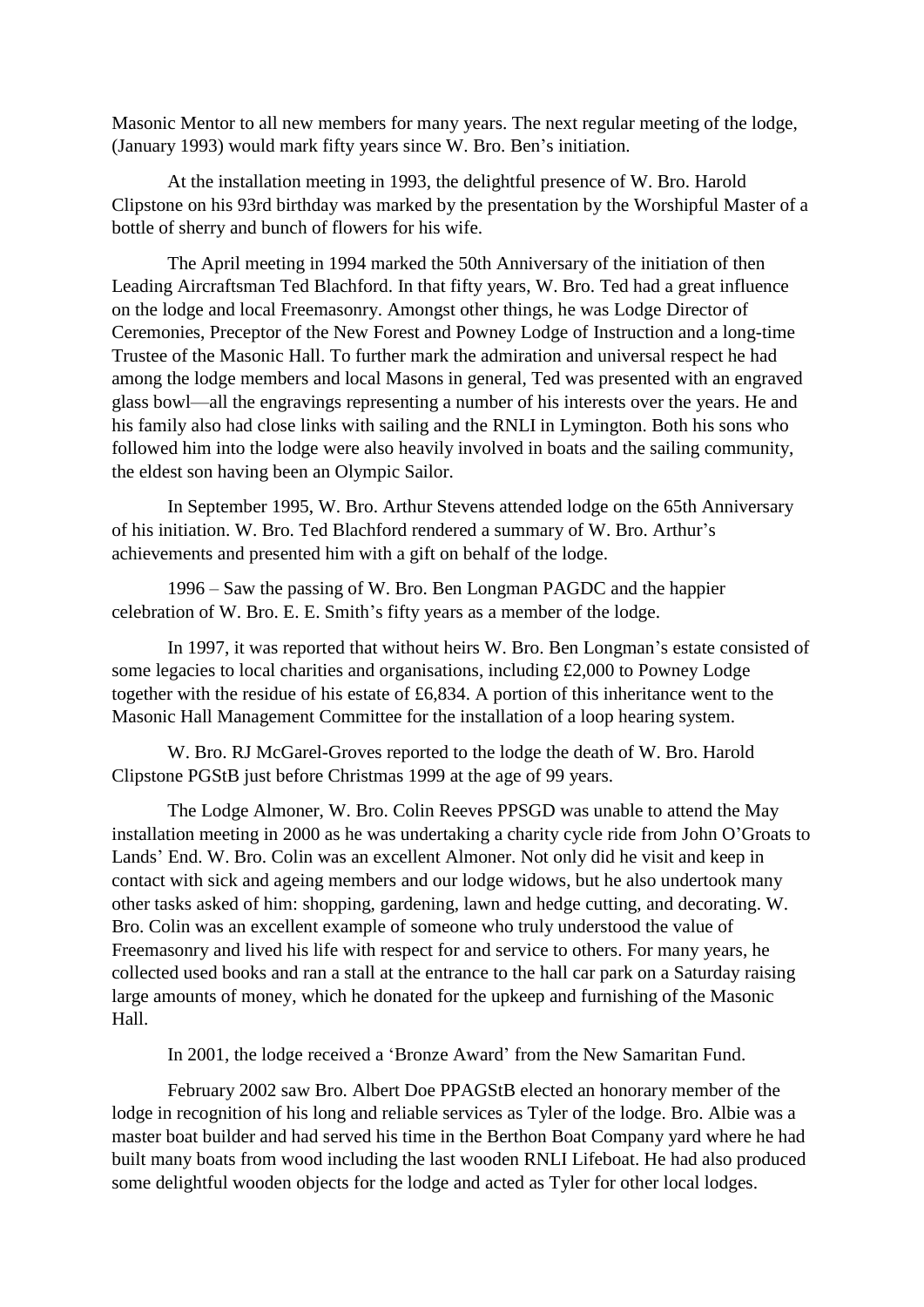### 2003 – Recorded the sad passing of W. Bro. Arthur Stevens.

In April 2004, the lodge marked the 60th Anniversary of the initiation of W. Bro. Ted Blachford by presenting him with a certificate signed by the Provincial Grand Master. He also received a certificate signed by the Grand Superintendent marking forty years in Royal Arch Masonry at the same time.

In October, W. Bro. Robin McGarel-Groves treated the brethren to his recollections over the past sixty years of his personal, military, and Masonic life. W. Bro. Ben Baker PGStB then presented him with a certificate signed by Right W. Bro. Brian Bellinger, the Provincial Grand Master marking W. Bro. Robin's sixty years in Freemasonry.

2005 – Being a significant year marking the 'Lodge Centenary', many events were being arranged. Some of these included the preparation of a booklet by W. Bro. Ted Nineham assisted by W. Bros Robin McGarel-Groves, John Barrett, Gordon Burgess, Nigel Barrett, Ben Baker, and Peter Fenwick containing the history of the Lodge's first 100 years. W. Bro.



Robin McGarel-Groves' had repaired and refurbished at his expense the Lodge Bible, which is over one-hundred years old.

The 'Centenary meeting' took place on 19 October attended by the Provincial Grand Master Rt. W. Bro. Brian C. Bellinger and a host of Officers of Provincial Grand Lodge who together with lodge members and visitors totalled ninety brethren. The Provincial Grand Master took the chair, and the Provincial Senior and Junior Wardens occupied the respective places. The 'Centenary Warrant' was read aloud by the Provincial Grand Secretary, W. Bro. A. J. Digweed PGStB and then presented to the Worshipful Master, W. Bro. I. R. Frampton together with the Centenary Jewel. W. Bro. B. S. Baker accompanied by

senior lodge and officers of the lodge, carried the new lodge banner into the lodge and presented it to the Provincial Grand Master for dedication before entrusting it to the Worshipful Master. The Dedication Chaplain W. Bro. The Revd David F Jones Assistant Provincial Grand Chaplain then gave an oration.

The Past Pro-Grand Master, The Right Honourable Lord Cornwallis *OBE DL*, accompanied by the Provincial Director of Ceremonies W. Bro. Alan Hamilton PAGDC and Officers of Grand and Provincial Grand Lodge attended the November meeting.

Sadly, 2005 also marked the passing of W. Bro. Ted Blachford PGStB, who had been a very influential member of the lodge and was equally well respected by many other lodge's and orders for his commitment to Freemasonry locally.

During the year, the lodge had been able to support a few local charities including The Lawrence Boys Club whose founder, Syd Lawrence had been a member of the lodge.

In 2007, the lodge donated £1000 to the Lymington Amateur Rowing Club to assist in the rebuilding of their clubhouse. An additional £500 from the Tom Langton Fund complimented the donation.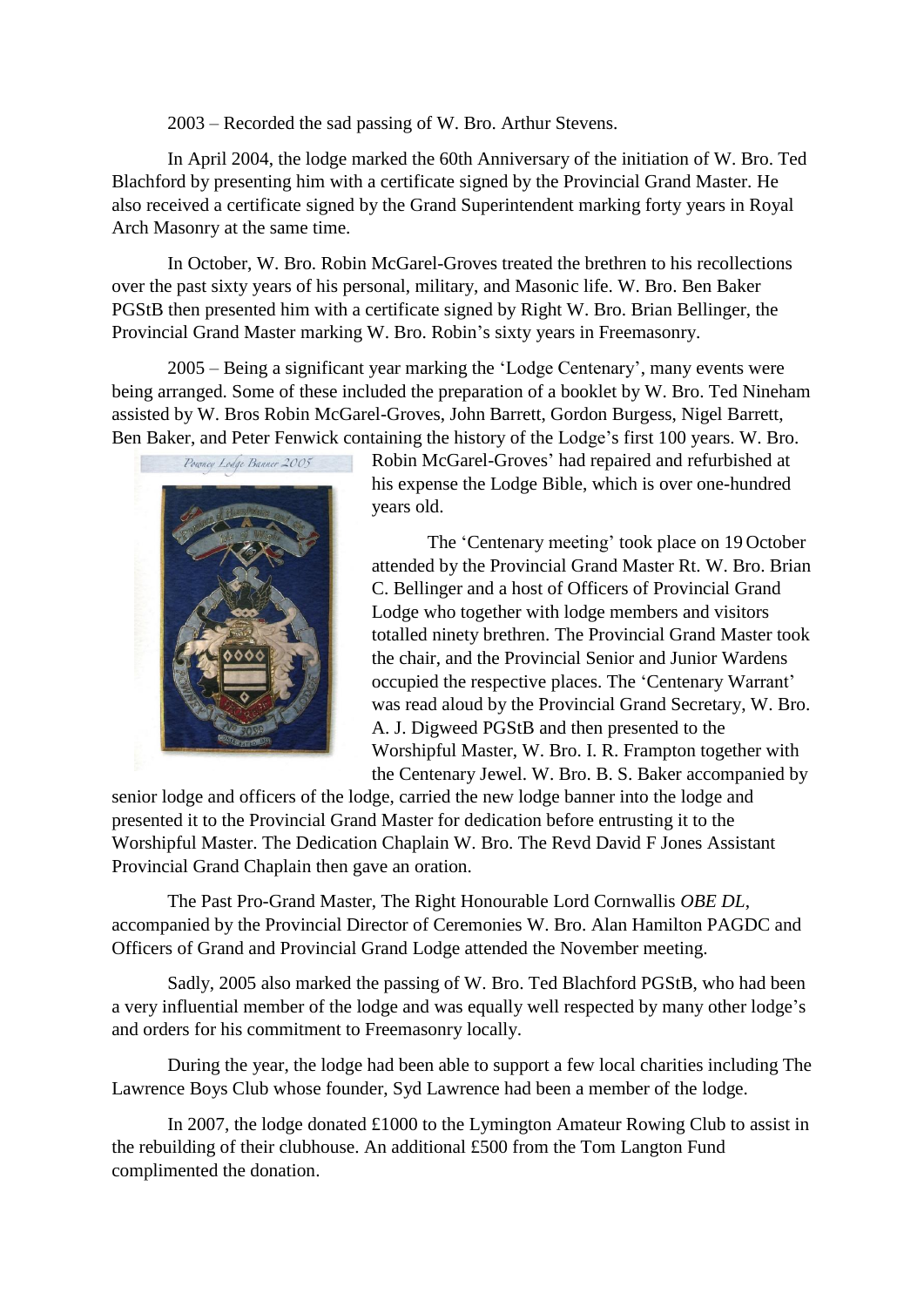Also, in that year W. Bro. Peter Fenwick PPGReg retired after serving as Lodge Treasurer for thirty-four years. He was also Secretary to the Masonic Hall Trustees for over forty years, retiring from that position in 2011.

In 2007, W. Bro. Brian Williams PPSGD recovered the Jewels of the lodge founder, W. Bro. Col. Powney and had them professionally cleaned and subsequently mounted in a presentation case for display during lodge meetings.

The Lodge Organist Bro. Adrian Taylor was elected as an honorary member in tribute to his service to the lodge, and for enhancing our meetings with his music of the highest and most enjoyable quality over many years.

In 2008, the Junior Warden Bro. Christopher Milnes paid to have the large framed photograph of the 'Lodge Founders' refurbished and re-mounted.

At the meeting on 18 February 2009, Bro. Ron Childs PPAGStB and W. Bro. Stan Stovell PPSGD of Daintree Lodge No. 2938 delivered an illustrated lecture entitled '*The China Fleet Lodge of Instruction*'. It was a fascinating and informative talk illustrated with some excellent historical photographs. One photo showed the destruction of the Masonic Hall in Singapore with a soldier standing in the foreground. It was a great surprise to the lecturers and everyone else present when W. Bro. Robin McGarel-Groves revealed that he was that soldier! — It was a photograph he had never seen before.

An official visit by the Assistant Provincial Grand Master W. Bro. J Michael Codd PSGD together with a team of Grand and Provincial Grand Lodge Officers in March 2009 was marked by the lodge's presentation of a cheque for £1000 towards the Provincial 'Help for Heroes' Fund.

The Annual Ladies Night that year raised £400 for the Lymington Girl Guides. Many members of the lodge had been present at the annual Remembrance Day Parade and Church Service in Lymington for many years. However, 2009 was the first year that Lymington Freemasons were invited to join the Parade and lay a wreath. This new custom has continued with each lodge taking turns with their Worshipful Master laying the wreath.

M.W. Bro. The Lord Cornwallis *OBE DL* Past Pro-Grand Master died on 6 March 2010 and his lifelong friend W. Bro. Robin McGarel-Groves *OBE* PDepGSwdB, PAsstPGM paid a moving tribute to him. On that occasion, the Worshipful Master and W. Bro. Robin wore a black rosette. At W. Bro. Robin's request, he asked for the wearing of a black rosette in respect of Masonic mourning be put before the General Purposes Committee of the lodge. They subsequently agreed that in future, as a mark of respect, the Worshipful Master, Senior and Junior Wardens would each wear a black rosette when in Masonic mourning.

In January 2011, the Assistant Provincial Grand Master W. Bro. J Michael Codd PSGD attended the lodge and presented a certificate signed by the Provincial Grand Master and lapel badge to W. Bro. Peter Fenwick PPGReg marking his fifty years in Freemasonry and referring to his very fascinating civilian and Masonic career. The Worshipful Master, W. Bro. Christopher Milnes presented W. Bro. Peter with a crystal decanter and glasses from the members of the lodge.

At the installation meeting on 18 May 2011, the lodge received a 'Bronze Festival Certificate' in recognition for the £22,784 pledged by members for the 2016 Royal Masonic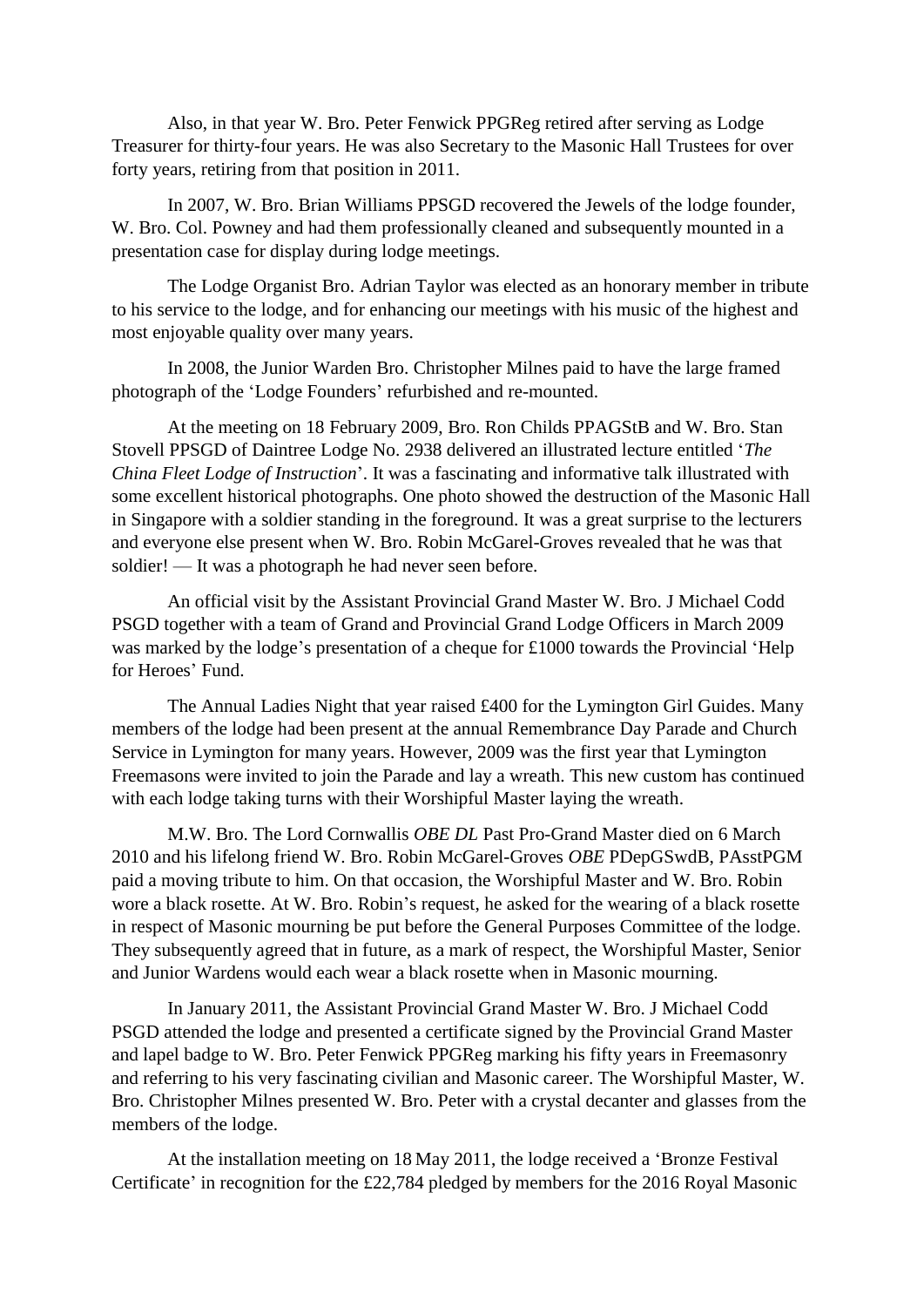Trust for Boys and Girls Festival. The award was the first Bronze Award received by a lodge in the New Forest Group. In addition to donations to the RMTBG, the Lodge also donated £1000 to Zetland Court, £1000 to Oakhaven Hospice and £1000 to Prostate Cancer Research.

During the dinner following the October 2011 meeting, W. Bro. Colin Reeves PPGSuptWks recounted the lodge's history and gave details of the Founder and Primus Master W. Bro. Lieutenant Colonel Cecil Powney. He then presented to the Worshipful Master a cast replica of the 'Powney Tiger' that he had commissioned, requesting that it be displayed in front of the Master at all future festive boards. Rapturous applause greeted this generosity and the wishes of W. Bro. Colin are still carried out to this day. The original 'Powney Tiger' was cast in silver and presented to the Officers of the 3rd (Militia) Battalion by Lieutenant Colonel Powney on his relinquishing command after service from 1880-1884 and 1895-1916.

The Assistant Provincial Grand Master W. Bro. G. W. Tuck PSGD attended the lodge on 16 November 2011 accompanied by the Provincial Assistant Grand Director of Ceremonies W. Bro. M Jones and a number of Grand and Provincial Grand Officers. In all over eighty members, officers and visitors attended to witness the presentation of a 'Silver Festival Certificate' to the Worshipful Master to mark the level of pledges and contributions from the lodge to the RMTGB. In return, the Worshipful Master presented him with a cheque for a further £1000 towards the RMTGB 2016 Festival. Later, at the dinner, two representatives from Zetland Court presented a certificate to the Worshipful Master as the lodge had qualified as Grand Patrons of the Friends of Zetland Court.

In January 2012, the lodge approved a request from Deanery Lodge No. 9191 to pass to the 2nd degree one of our Entered Apprentices Bro. Steve Owens. Deanery Lodge had an official visit on 26 January, and their candidate had sadly resigned.

In February 2012, the lodge elected two new honorary members to mark the considerable contribution each had made to the lodge over many years, W. Bro. B. R. Williams PPGReg for serving as Secretary and Treasurer and W. Bro. R. J. McGarel-Groves *OBE* PDepGSwdB PAPGM for the first-class guidance given through every situation and difficulty.

In March 2012, the lodge worked a double ceremony with Bros P. N. Peplow and M. R. Florit passing to the second degree.

At the September 2013 meeting, the lodge paid its respects to Bro. Albie Doe PPAGStB, who had passed to the Grand Lodge above in July. His son Bro. Alan Doe, who was visiting the lodge for that purpose from his home on the Isle of Wight, gave a very moving eulogy. Bro. Albie had served the lodge for many years as Tyler, as he had done for several other lodges. Bro. Alan fondly also recalled his father's unique and mischievous sense of humour.

In November 2013, the lodge bestowed an honorary membership of on W. Bro. Ben Baker PGStB. He had provided the lodge with commitment, dedication, and distinguished service over many years. His sound advice and respected council were invaluable to the lodge as it had been for the brethren of all the lodges meeting in Lymington serving for over thirty years as a Trustee. W. Bro. Ben is highly respected in the community having served the office of Mayor three times and elected an Honorary Burgess of Lymington and Pennington.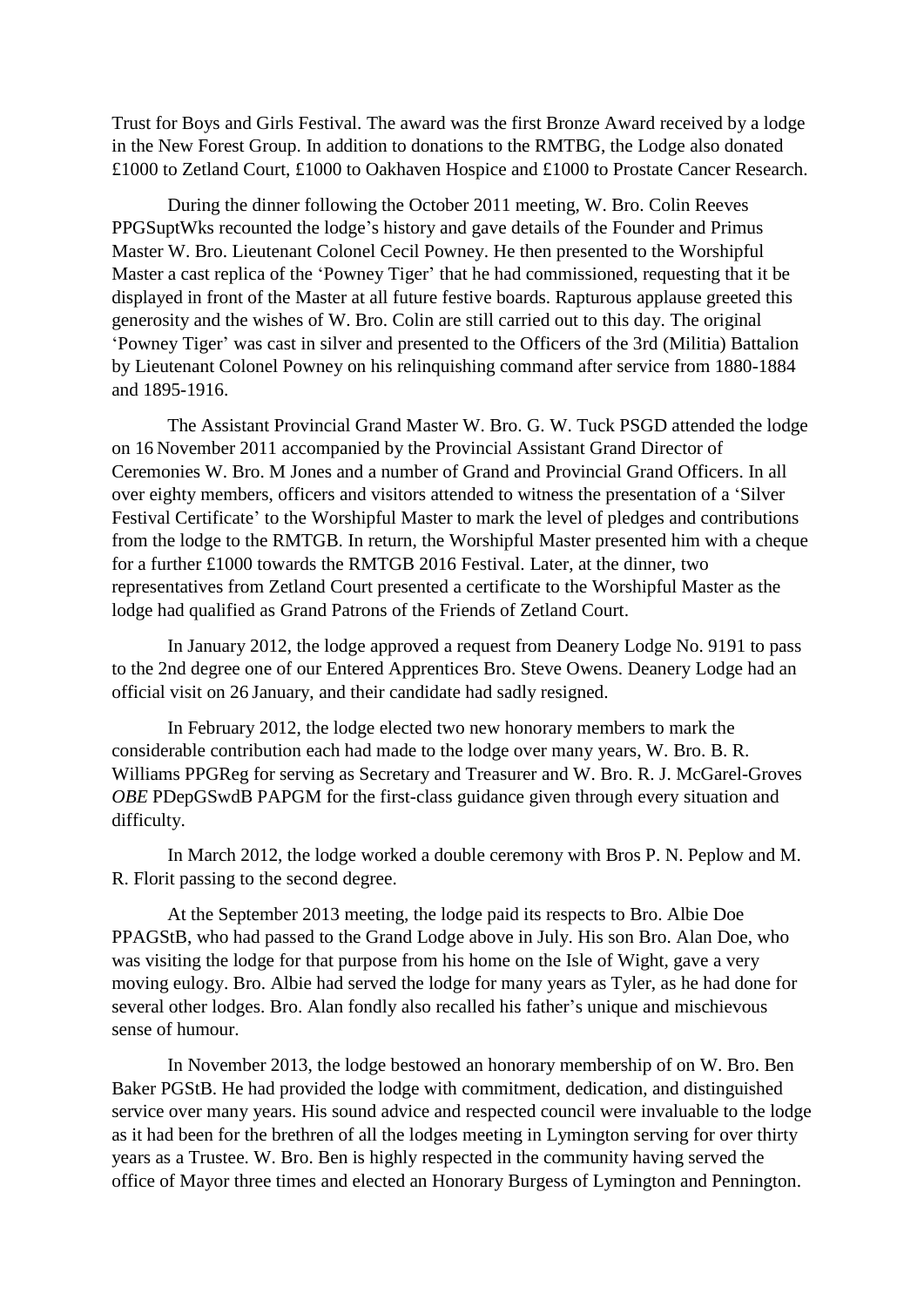(Equivalent to Honorary Freeman) The third member of the lodge during its history to be so honoured.

In July 2014, the Provincial Grand Master appointed W. Bro. James Sampson Provincial Junior Grand Warden. This very high Provincial Office marked the great work W. Bro. James had done in the Province as Provincial Grand Steward and Provincial Senior Grand Deacon.

At the meeting in September 2014, the brethren paid tribute to the memory of two of the lodge's great servants, W. Bro. P. D. Fenwick PPJGW and W. Bro. C. D. Reeves PPGSuptWks. The lodge received a Gold Award and Certificate from W. Bro. G. W. Tuck Assistant Provincial Grand Master and Past Grand Senior Deacon for the members' contributions and pledges to the Royal Masonic Trust for Boys and Girls.

2015 – In January, the lodge marked the passing of W. Bro. Brigadier R. J. McGarel-Groves *OBE* PDepGSwdB, PPGM. He had been a Freemason for over seventy years. W. Bros Tony Barnes PPGReg, John Buck PPAGSwdB and Cliff Kent attended his memorial service in London.

In February, the Area Chairman, W. Bro. R. W. Dale PAGSuptWks visited the lodge to present W. Bro. Ben Baker PGStB with a certificate to mark his fifty years in Freemasonry. This event was a joyous occasion for the lodge.

In March, the lodge used the opportunity, with no candidate and it being Past Masters Night to open the lodge in each degree, receive an oration appropriate for that degree by W. Bro. M. E. Gannaway PPGSuptWks, and then close each degree in full.



## **Powney Lodge Honours Boards**

Powney Lodge has two 'daughter' lodges—Test Valley. No 6181 and Brockenhurst No. 7040.